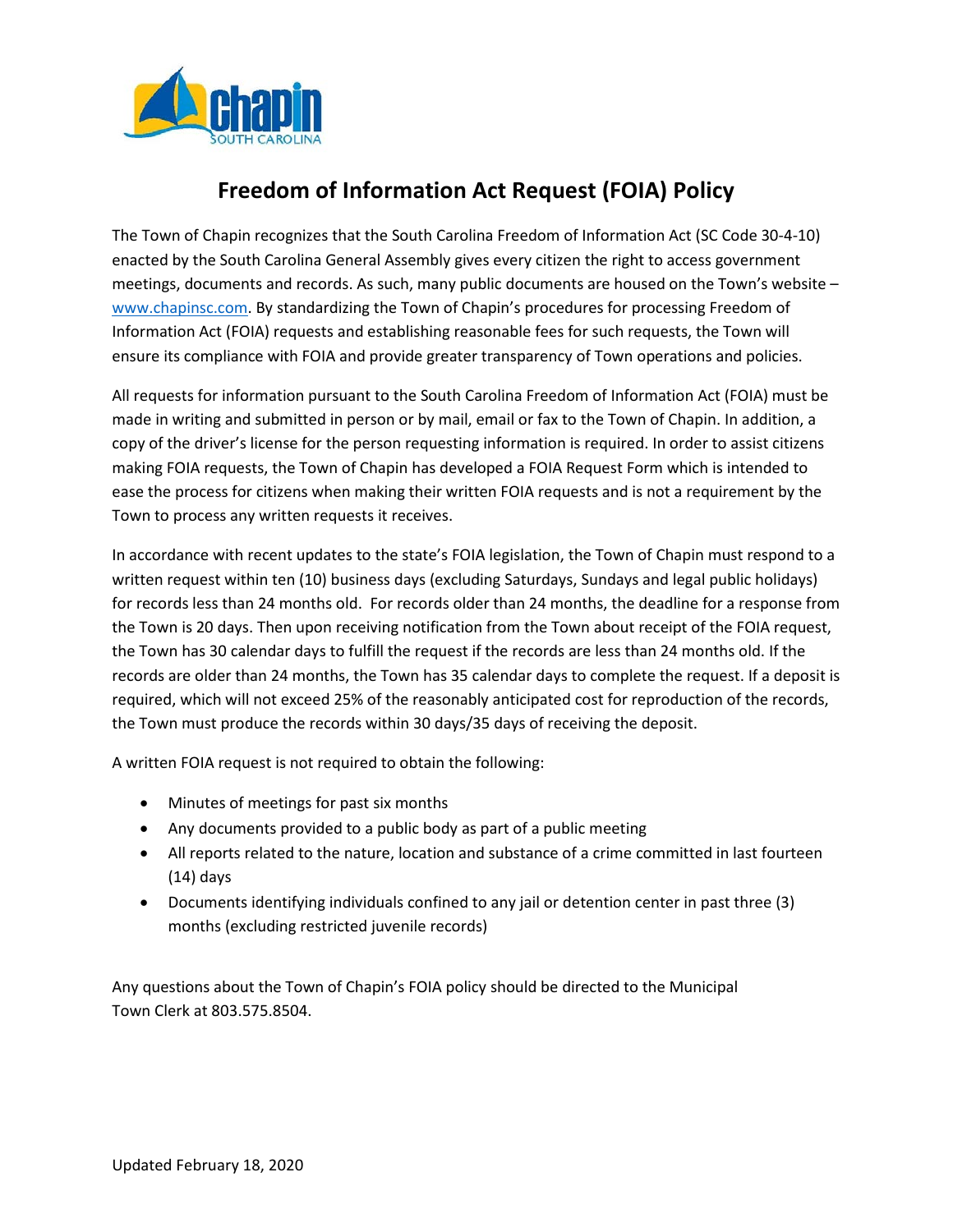

#### **FREEDOM OF INFORMATION REQUEST FOR PUBLIC RECORDS**

| Please indicate which format you would like Town to respond to your request. |
|------------------------------------------------------------------------------|
|                                                                              |
| <b>Eax:</b> Other format: Other format:                                      |

Description of records requested (please be specific as possible):

Are you asking for these records for a commercial use/purpose? \_\_\_\_ Yes \_\_\_\_ No

Pursuant to S.C. Code 30-2-50, a person or private entity shall not knowingly obtain or use personal information obtained from a state agency, a local government, or other political subdivision of the State for commercial solicitation directed to any person in this State. A person knowingly violation this law is guilty of a misdemeanor and, upon conviction, must be fined an amount not to exceed five hundred dollars or imprisoned for a term not to exceed one year, or both. My filing of this request constitutes acknowledgment of this prohibition.

By my signature, I hereby state that I have received information about the Town of Chapin's FOIA process and a copy of the fee schedule outlining possible charges I may incur as part of this request.

|  | Signature |  |
|--|-----------|--|
|  |           |  |

 $S: \underbrace{\hspace{2.5cm}} \hspace{2.5cm} \text{Date:} \underbrace{\hspace{2.5cm}} \hspace{2.5cm} \text{Date:} \underbrace{\hspace{2.5cm}} \hspace{2.5cm} \text{Date:} \underbrace{\hspace{2.5cm}} \hspace{2.5cm} \text{Date:} \underbrace{\hspace{2.5cm}} \hspace{2.5cm} \text{Date:} \underbrace{\hspace{2.5cm}} \hspace{2.5cm} \text{Date:} \underbrace{\hspace{2.5cm}} \hspace{2.5cm} \text{Date:} \underbrace{\hspace{2.5cm}} \hspace{2.5cm} \text{Date:} \under$ 

**Please submit to: Town of Chapin, Attn: Municipal Town Clerk, PO Box 183, Chapin, SC 29036 Fax: 803.345.0427 Email: shannon@chapinsc.com**

|                                        |              | For Office Use Only:      |
|----------------------------------------|--------------|---------------------------|
| Date Received:                         | Due Date:    | Response Date:            |
| Department responsible for responding: |              | <b>Staff Person</b>       |
| Town Attorney involved:                | Yes          | No Staff time to process: |
| Associated fees:                       | Paid:<br>Yes | N٥                        |
| Copy of Driver's License               | Yes<br>No    |                           |